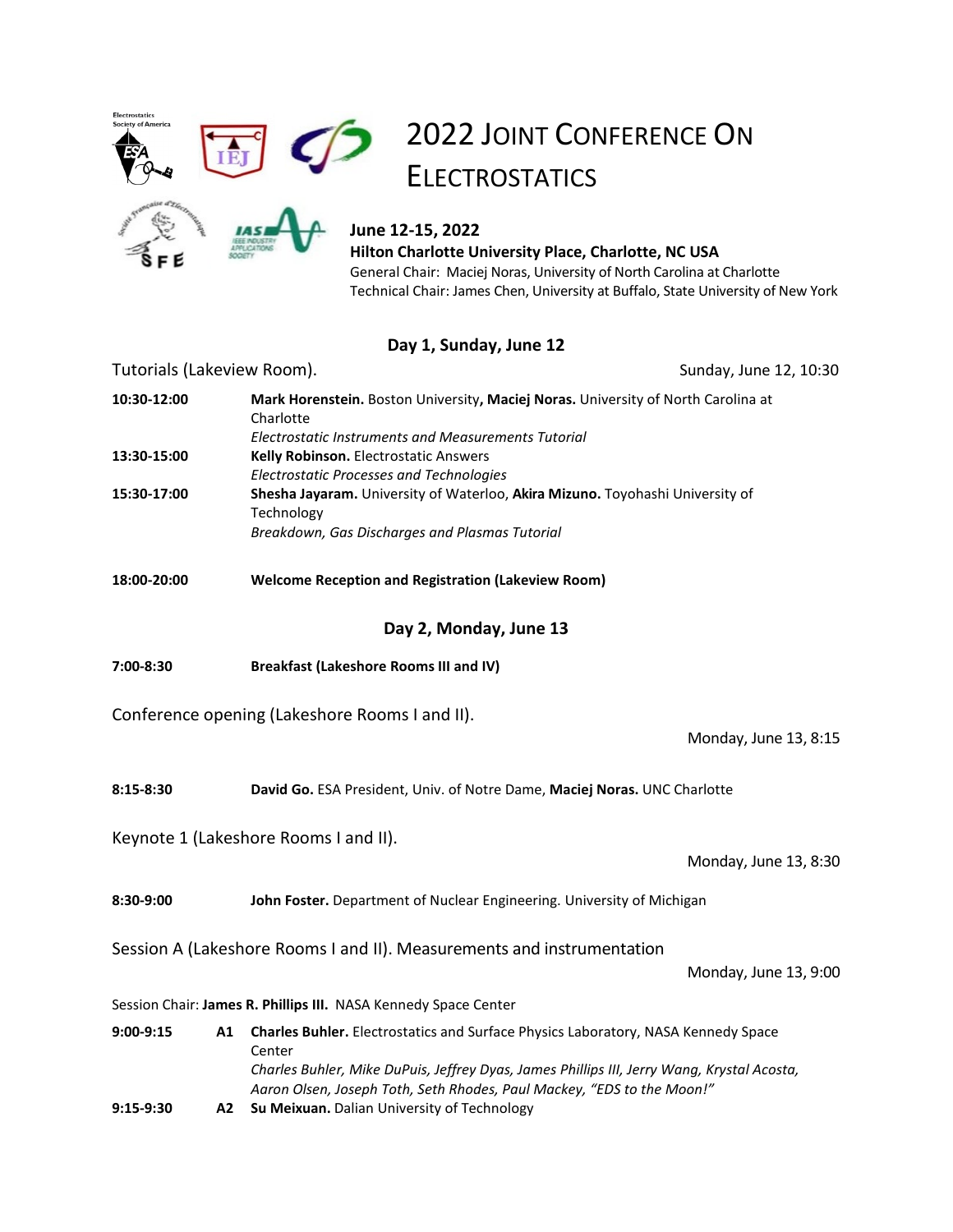| $9:30-9:45$ | Α3 | Su Meixuan, Li Guofeng, Cai Kewei, Yang Zhipeng, Wang Zhigiang, "Study on the<br>Motion Property of MgCO3-charged Particles Based on LiteFlowNet Model"<br>James R. Phillips III. NASA Kennedy Space Center<br>James R. Phillips III, Adrienne R. Dove, Kathryn G. Robertson, Krystal L. Acosta,<br>Jerry J. Wang, Jeffrey E. Dyas, Sara Wijas, Richard Wakefield, Lucas Dillon,<br>"Electrostatic Regolith Interaction Experiment (ERIE) Electrometer Instrument<br>Development" |
|-------------|----|-----------------------------------------------------------------------------------------------------------------------------------------------------------------------------------------------------------------------------------------------------------------------------------------------------------------------------------------------------------------------------------------------------------------------------------------------------------------------------------|
| 9:45-10:00  | A4 | Hussein Ahmad. Brunel University                                                                                                                                                                                                                                                                                                                                                                                                                                                  |
|             |    | Hussein Ahmad, Nadarajah Manivannan, Wamadeva Balachandran, "Electrical<br>Resistivity Measurement of Hydrofluorocarbon Propellants used in Pharmaceutical<br>Industries"                                                                                                                                                                                                                                                                                                         |
| 10:00-10:15 | A5 | Nimmala Pavan Kalyan. Indian Institute of Technology, Kanpur Uttar Pradesh<br>Nimmala Pavan Kalyan and Alok Ranjan Verma, "Computation of Track Potential in<br>Line to Ground Fault under Maximum Load Conditions"                                                                                                                                                                                                                                                               |
| 10:15-10:45 |    | Coffee Break (Lakeshore Rooms III and IV)                                                                                                                                                                                                                                                                                                                                                                                                                                         |

Session B (Lakeshore Rooms I and II). Atmospheric and space applications

Monday, June 13, 10:45

Session Chair: **Dante Rogers.** National Institute for Research and Development in Condensed Matter and Electrochemistry, Timisoara, Romania

| 10:45-11:00 | B1        | <b>Isaac Lenton.</b> Institute of Science and Technology Austria<br>Isaac Lenton, Andrea Stoellner, Scott Waitukaitis, "Observing individual aerosol particle<br>charging events with optical tweezers"                                                         |
|-------------|-----------|-----------------------------------------------------------------------------------------------------------------------------------------------------------------------------------------------------------------------------------------------------------------|
| 11:00-11:15 | <b>B2</b> | Shakthi Prasad D. Indian Institute of Technology Goa<br>Shelly Saini and Shakthi Prasad D., "Quasi-static AC Surface Charging of Polymeric<br>Insulators at Low Pressure"                                                                                       |
| 11:15-11:30 | <b>B3</b> | <b>Zachary Matzinger.</b> University of North Carolina at Charlotte<br>Zachary Matzinger, Dillon Ouimet, Nang Kiim, Kristy Hecht, Mario Junior Mencagli,<br>"Metasurface Space Antenna"                                                                         |
| 11:30-11:45 | B4        | Dante Rogers. National Institute for Research and Development in Condensed Matter<br>and Electrochemistry, Timisoara, Romania<br>Adrian leta, Marius Chirita, Virgil Rotaru, Mircea Nicolaescu, Dante Rogers, "Properties<br>of EHD Contra Rotating Propellers" |

**11:45-13:00 Lunch (Lakeshore Rooms III and IV)**

Session C (Lakeshore Rooms I and II). Electrostatic manipulation of particles, droplets, and biological cells + Biological and medical applications + Electrospinning and electrospraying

Monday, June 13, 13:00

Session Chair: **Steven C. Cooper.** The University of Georgia and ByoPlanet International

| 13:00-13:15 | C <sub>1</sub> | <b>Aaron Olson.</b> NASA Kennedy Space Center                                             |  |
|-------------|----------------|-------------------------------------------------------------------------------------------|--|
|             |                | Charles Buhler, Krystal Acosta, Joseph Toth, Jerry Wang, James Phillips III, "Suborbital  |  |
|             |                | Lunar Gravity Experiment of an Electrodynamic Regolith Conveyor"                          |  |
| 13:15-13:30 | C <sub>2</sub> | Krystal Acosta. NASA Kennedy Space Center                                                 |  |
|             |                | Krystal L. Acosta, Joseph R. Toth III, Tracy L. Gibson, Jerry J. Wang, Aaron D. S. Olson, |  |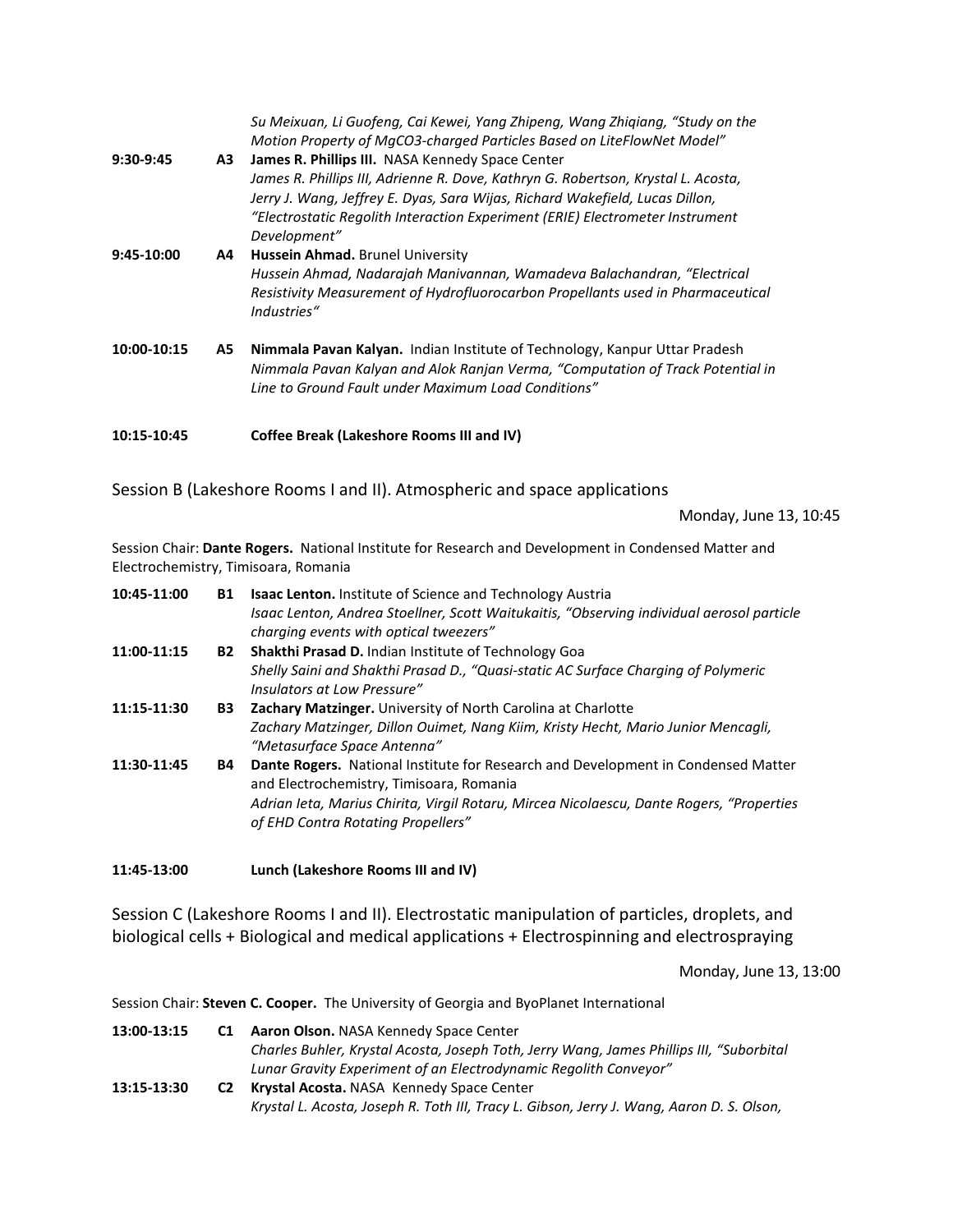*James R. Phillips III, Charles R. Buhler, "Evaluation of Coatings for the Electrodynamic Dust Shield Application on Thermal Radiators"*

- **13:30-13:45 C3 Hana Bechkoura.** Institut Pprime, CNRS, Université de Poitiers, ISAE-ENSMA *Hana Bechkoura, Miloud Kachi, and Noureddine Zouzou, "Numerical study of particle movement in an inclined standing wave electric curtain"*
- **13:45-14:00 C4 Yahaya Ahmad Guji.** Shizuoka University *A.G. Yahaya, T. Okuyama, J. Kristof, M. G. Blajan, K. Shimizu, "Tailoring the Chemistry of Plasma-Activated Water (PAW) Using AC Driven Dielectric Barrier Discharge (DBD) Microplasma"*
- **14:00-14:15 C5 Steven C. Cooper.** The University of Georgia and ByoPlanet International *S. Edward Law and Steven C. Cooper, "Standard methods for evaluating electrostatic spray charge and deposition of conductive liquids used for surface disinfection"*

#### **14:15-14:30 Coffee Break (Lakeshore Rooms III and IV)**

Session D (Lakeshore Rooms I and II). Breakdown, gas discharges and plasmas

Monday, June 13, 14:30

Session Chair: **Shakthi Prasad D.** Indian Institute of Technology Goa

| 14:30-14:45 | D <sub>1</sub> | Shakthi Prasad D. Indian Institute of Technology Goa<br>Ravi Kumar K N, Avinash Yadav, Shakthi Prasad D, Neelakandan R, "Fast Computation<br>of Lightning-Induced Voltages on the Transmission Lines over a Lossy Ground by<br>Implementing Zero Padding Technique" |
|-------------|----------------|---------------------------------------------------------------------------------------------------------------------------------------------------------------------------------------------------------------------------------------------------------------------|
| 14:45-15:00 | D <sub>2</sub> | Afshin Shaygani. University of Western Ontario                                                                                                                                                                                                                      |
|             |                | Afshin Shaygani, Kazimierz Adamiak, "The Mean Discharge Model for the Dielectric<br>Barrier Discharge Plasma Actuators"                                                                                                                                             |
| 15:00-15:15 | D <sub>3</sub> | Nadarajah Manivannan. Brunel University                                                                                                                                                                                                                             |
|             |                | M. Mortazavi, L. Amato, N. Manivannan, M. Abbod, W. Balachandran, "NOx<br>Abatement using DBD Nonthermal Plasma: Analysis of Reactor Configurations, applied<br>potential and frequency"                                                                            |
| 15:15-15:30 | D4             | Mohammadrafi Marandi. University of North Carolina Charlotte                                                                                                                                                                                                        |
|             |                | Mohammadrafi Marandi, Maciej A. Noras, Joshua Tarbutton, "Experimental Study of<br>Corona Discharge Method in Electrical Poling of Additive Manufacturing Piezoelectric<br><b>PVDF-TrFE Sensors"</b>                                                                |
| 15:30-15:45 | D <sub>5</sub> | Gabriel Nicolae Popa. University of Poitiers, France                                                                                                                                                                                                                |
|             |                | Gabriel Nicolae Popa, Lucian Dascalescu, Corina Maria Dinis, "Comparative Analysis of<br>the Collection Efficiency Performances of Cylindrical-Type Electrostatic Precipitators<br>used in Household Applications"                                                  |
| 16:30-17:30 |                | IEEE/EPC Council Meeting (Lakeshore Rooms I and II)                                                                                                                                                                                                                 |
| 17:30-18:30 |                | <b>ESA Council Meeting (Lakeshore Rooms I and II)</b>                                                                                                                                                                                                               |
| 18:00-20:00 |                | <b>Poster Session and Demonstrations (Lakeview Room)</b>                                                                                                                                                                                                            |
|             | <b>P1</b>      | Cecelia Mweka. Institute of Science and Technology Austria                                                                                                                                                                                                          |
|             |                | Cecelia Mweka, Galien Grosjean, Scott Waitukaitis, "Combining acoustic levitation and<br>capacitive sensing to probe same-material tribocharging"                                                                                                                   |
|             | <b>P2</b>      | Adrian Ieta. National Institute for Research and Development in Condensed Matter<br>and Electrochemistry, Timisoara, Romania                                                                                                                                        |
|             |                | Marius Chirita, Adrian leta, Virgil Rotaru, Mircea Nicolaescu, Mihai Marghitas, Liviu                                                                                                                                                                               |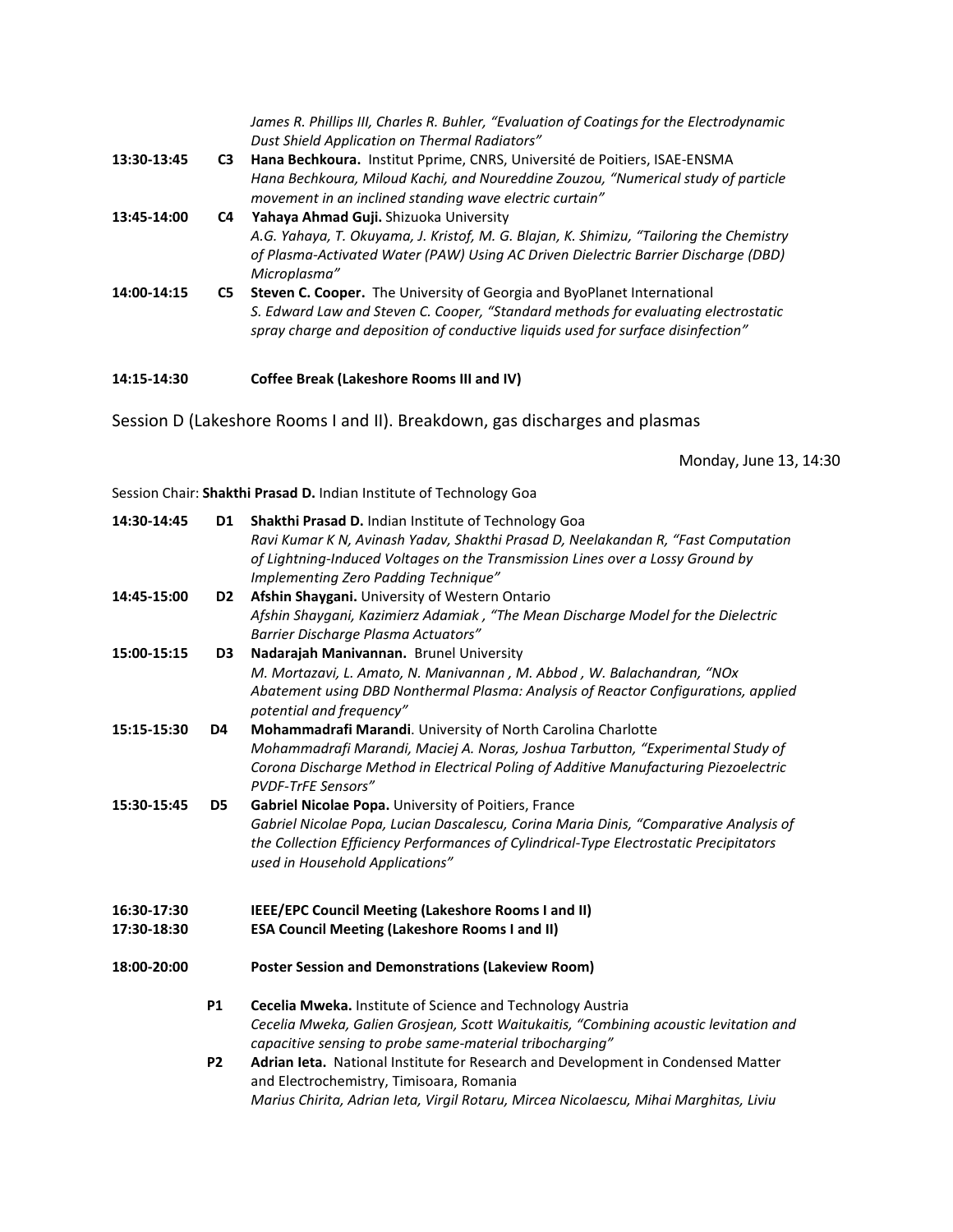*Mocanu, James Weinschreider, "Rotary Ionic Engines with Single and Double Coaxial Propellers"*

**P3 Jaroslav Kristof.** Shizuoka University *J. Kristof, R. Yokoyama, A.G. Yahaya, T. Okuyama, J. Kristof, M. Blajan, K. Shimizu, "Absorption of Eosin Y in Stratum Corneum Induced by Iontophoresis and Microplasma Treatment of the Pig Skin"*  **P4 Annelisa Esparza.** Florida Institute of Technology *Annelisa B. Esparza, Jeremy A. Riousset, "Unified Model of Lightning & Electrostatic Discharges Across the Solar System"* **P5 David Lund.** Missouri University of Science and Technology *David Lund and Daoru Han, "Kinetic Particle Simulations of Charging of Irregularly-Shaped Dust Grains in Low Temperature Collisionless Plasmas"* **P6 Nicolas Preud'homme**. University of Liège (Belgium) *Nicolas Preud'homme, Geoffroy Lumay and Eric Opsomer, "Numerical simulations of granular materials with the patch model for same materials tribocharging"* **P7 Kelly Robinson**. Electrostatic Answers *Kelly Robinson, "Static Cling of a Sheet to the Top of a Stack"*

#### **2022 ESA Demonstrations (Lakeview Room)**

| #              | Org                                 | Contact           | Topic                                                                                    |
|----------------|-------------------------------------|-------------------|------------------------------------------------------------------------------------------|
| 1              | <b>Steve Cooper</b>                 | Cooper, Steve     | <b>Electrostatic Spray Coating</b>                                                       |
| $\overline{2}$ | Stonehouse<br><b>Process Safety</b> | Ebadat, Vahid     | Propagating Brush Discharges (remote)                                                    |
| 3              | Newsom Gale                         | Puig, Richard     | Grounding and Bonding                                                                    |
| $\overline{4}$ | SelecTech Inc.                      | Ricciardelli, Tom | <b>Static Protective flooring</b>                                                        |
| 5              | Electrostatic<br>Answers            | Robinson, Kelly   | ES Fieldmeter Measures Charge Density. Needle-Point Ionizer / Van<br>de Graaff Generator |
| 6              | Dave Swenson                        | Swenson, Dave     | <b>Walking Voltage Demo</b>                                                              |

#### **Day 3, Tuesday, June 14**

#### **7:00-8:30 Breakfast (Lakeshore Rooms III and IV)**

Keynote 2 (Lakeshore Rooms I and II).

Tuesday, June 14, 8:30

**8:30-9:00 Hakjoon Kim.** Department of Environmental Machinery. Korea Institute of Machinery and Metals. South Korea

Session E (Lakeshore Rooms I and II). Dielectrics and insulators

Tuesday, June 14, 9:00

Session Chair: **Ashok Narayan Tripathi.** Indian Institute of Technology, Kanpur, Uttar Pradesh, India

**P8 Leroy Gonez Rodriguez.** GPS Air *Leroy Gonez Rodriguez, "Controlled conditions for the assessment of air ionizers"*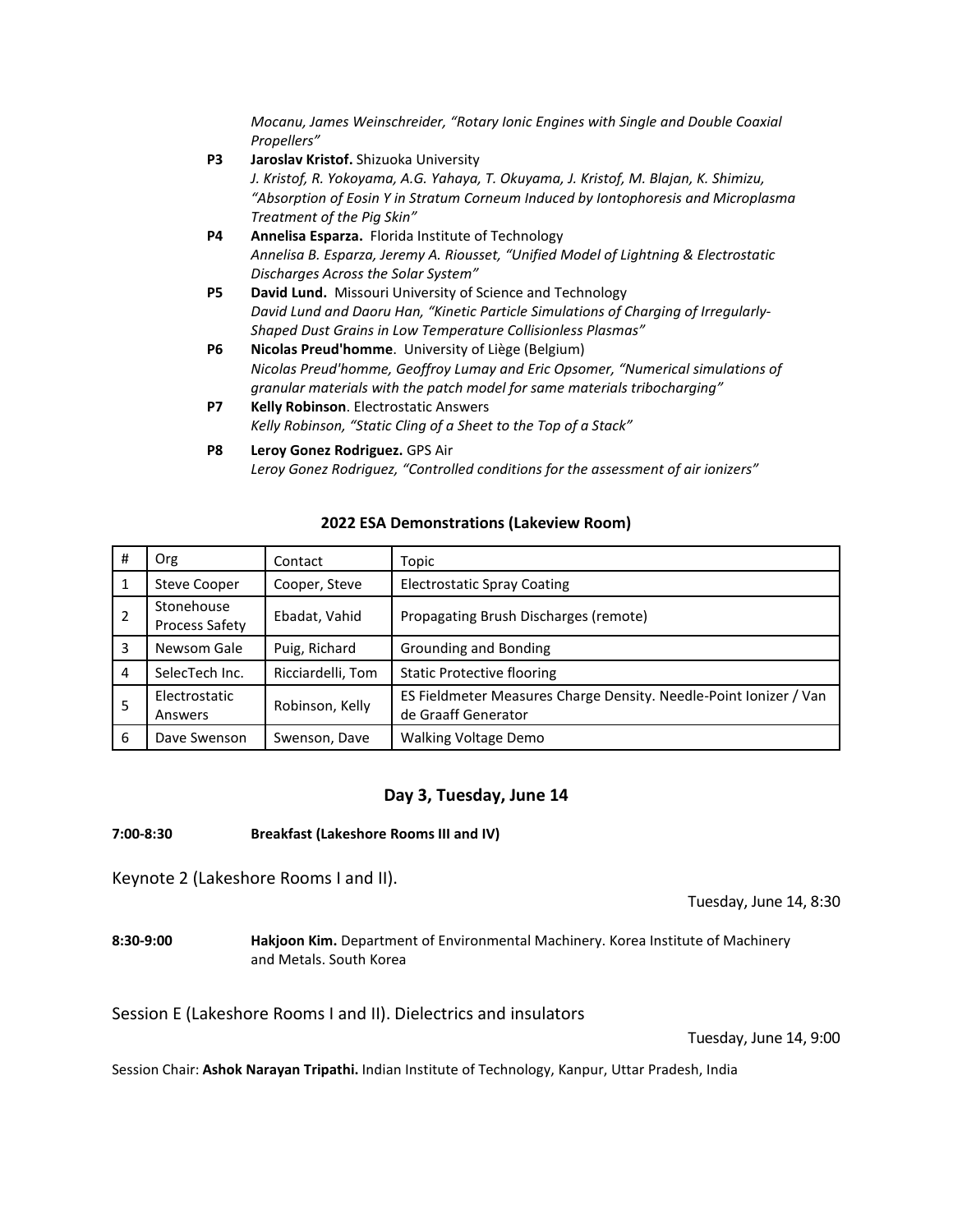| $9:00-9:15$ | E1 | Drew Antony. Corning Incorporated                                                                                                                                                                   |
|-------------|----|-----------------------------------------------------------------------------------------------------------------------------------------------------------------------------------------------------|
|             |    | Drew Antony and Dean Thelen, "Electronic scale modeling of charge transfer during<br>metal/glass contact"                                                                                           |
| $9:15-9:30$ | E2 | Darshan Prakash Borthakur. Indian Institute of Technology, Kanpur Uttar Pradesh<br>India                                                                                                            |
|             |    | Darshan Prakash Borthakur and Alok Ranjan Verma, "Variation of Partial Discharge<br>Parameters of HVDC Cable under Polarity Reversal with Different Loading Conditions"                             |
| $9:30-9:45$ | E3 | Ashok Narayan Tripathi. Indian Institute of Technology, Kanpur, Uttar Pradesh, India<br>Ashok Narayan Tripathi and Alok Ranjan Verma, "Assessment of Interface Failures in<br>Composite Insulators" |
| 9:45-10:00  | E4 | Shesha Jayaram. University of Waterloo                                                                                                                                                              |
|             |    | Khadija Kanwal Khanum, Arathi Mohan Sharma and Shesha H Jayaram, "Dielectric<br>Properties of Silicone-silica micro- and nano- composites under Combined Effects of<br>Pressure and Temperature"    |
| 10:00-10:15 | E5 | G Nithin Reddy. Indian Institute of Science                                                                                                                                                         |
|             |    | G Nithin Reddy, M-Ramez Halloum and Subba Reddy B, "Electro-Thermal Aging Studies<br>on Polymer Housed ZnO Surge Arresters subjected to Voltage Polarity Reversal"                                  |
| 10:15-10:45 |    | Coffee Break (Lakeshore Rooms III and IV)                                                                                                                                                           |

Session F (Lakeshore Rooms I and II). Contact charging and triboelectric effects – 1, Triboelectric nanogenerators and energy harvesters

Tuesday, June 14, 10:45

#### Session Chair: **Dean M Thelen.** Corning

| 10:45-11:00 | F1   | Dean M Thelen. Corning<br>Dean M Thelen, Andrew C Antony, "Contact charging of Glass Sheet Surfaces"                                                  |
|-------------|------|-------------------------------------------------------------------------------------------------------------------------------------------------------|
| 11:00-11:15 | F2   | Nicolás Mujica. Universidad de Chile                                                                                                                  |
|             |      | Nicolás Mujica and Scott Waitukaitis, "Are granular charge distributions really non-<br>Gaussian?"                                                    |
| 11:15-11:30 | F3   | <b>Felix Pertl.</b> Institute of Science and Technology Austria                                                                                       |
|             |      | Felix Pertl, Juan Carlos Sobarzo Ponce, Scott Waitukaitis, "Converting KPFM voltage<br>maps to charge density maps"                                   |
| 11:30-11:45 | F4 I | <b>Diana Lermen.</b> University of Campinas                                                                                                           |
|             |      | Diana Lermen, Leandra P. dos Santos, Andre Galembeck, Fernando Galembeck,<br>"Hygroelectric generators performance improves under higher temperature" |
| 11:45-12:00 | F5.  | Kelly Schneider Moreira. Federal University of Santa Maria                                                                                            |
|             |      | Kelly Schneider Moreira, Ezequiel Lorenzett, Thiago Augusto de Lima Burgo,                                                                            |
|             |      | "Identifying multiple tactile stimulus with a single flexoelectric sensor"                                                                            |
| 12:00-13:00 |      | Lunch (Lakeshore Rooms III and IV)                                                                                                                    |

Session G (Lakeshore Rooms I and II). Contact charging and triboelectric effects – 2

Tuesday, June 14, 13:00

Session Chair: **Juan Carlos Sobarzo Ponce.** Institute of Science and Technology Austria (ISTA)

**13:00-13:15 G1 Juan Carlos Sobarzo Ponce.** Institute of Science and Technology Austria (ISTA) *Juan Carlos Sobarzo Ponce, Scott Waitukaitis, "A triboelectric series for identical*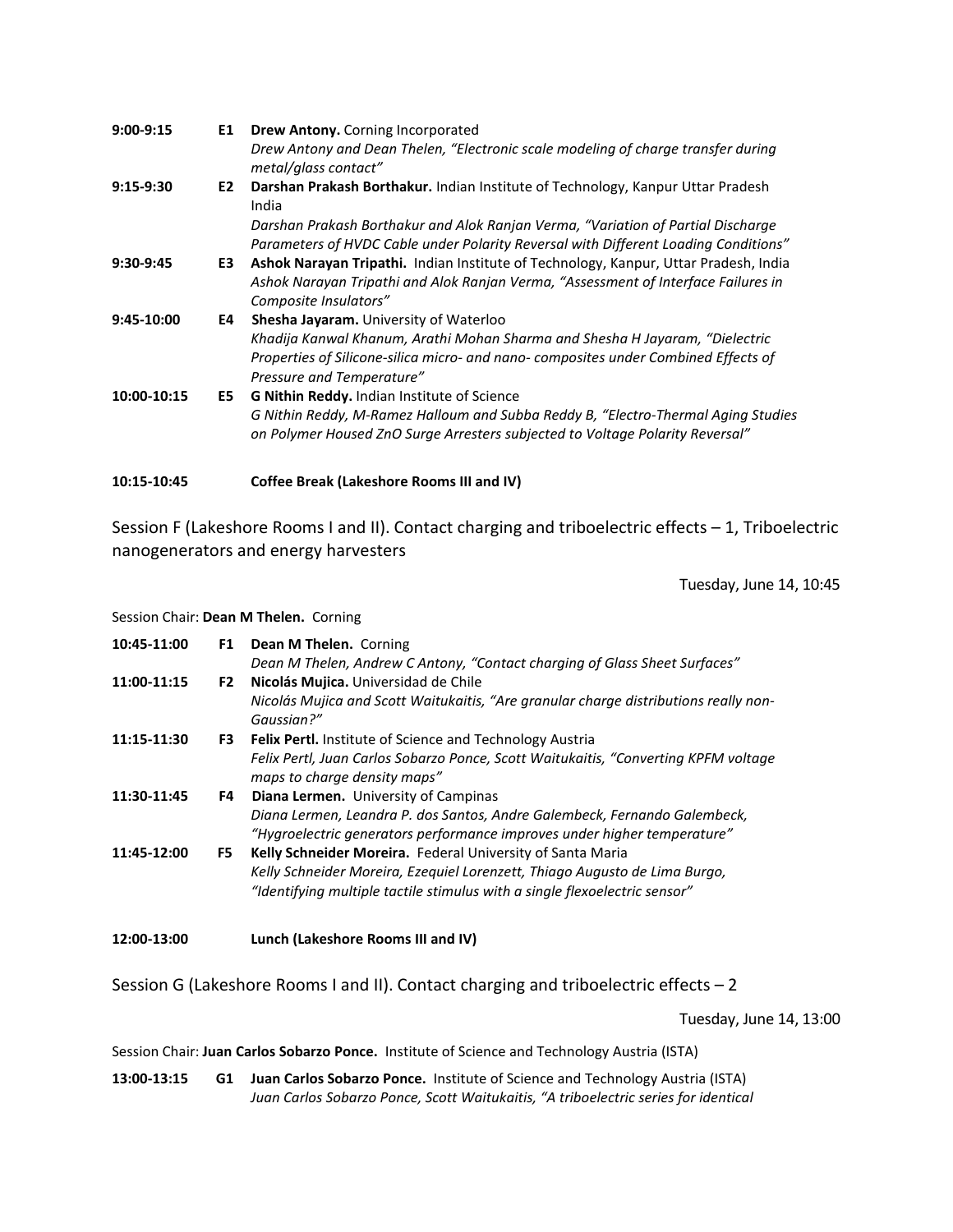*materials"*

| 13:15-13:30 | G2 | Dana Harvey. Emory University<br>Dana Harvey, Josh Mendez Harper, and Justin C. Burton, "Charge Decay on Levitated<br>Particles in Atmospheric Conditions"                                                                                                               |
|-------------|----|--------------------------------------------------------------------------------------------------------------------------------------------------------------------------------------------------------------------------------------------------------------------------|
| 13:30-13:45 | G3 | Galien Grosjean. Institute for Science and Technology Austria<br>Galien Grosjean, Cecelia Mweka, Cécile Clavaud, Huseyin Kaya, Yen-Ting Lin, Lei Chen,<br>Seong H. Kim, and Scott Waitukaitis, "Is water sufficient for contact electrification?"                        |
| 13:45-14:00 | G4 | <b>Thami Zeghloul.</b> University of Poitiers<br>Imed-Eddine Achouri, Abdelkader Mekhalef Benhafssa, Csaba Dany, Mihail Lungu,<br>Thami Zeghloul, Lucien Dascalescu, "Effect of ambient humidity on the tribo-<br>electrostatic separation of granular plastic mixtures" |
| 14:00-14:15 |    | Coffee Break (Lakeshore Rooms III and IV)                                                                                                                                                                                                                                |

Session H (Lakeshore Rooms I and II). Contact charging and triboelectric effects – 3

Tuesday, June 14, 14:15

Session Chair: **Nicolas Preud'homme.** University of Liège (Belgium)

| 14:15-14:30 | H1        | Nikhil Sridhar. University of Ottawa<br>Mohsen Isaac Nimvari, Nikhil Sridhar, Andrew Sowinski, Poupak Mehrani, "Effect of<br>Fluidization Gas on the Degree of Wall Fouling and Electrostatic Charge Generation in<br>an Atmospheric Gas-Solid Fluidized Bed" |
|-------------|-----------|---------------------------------------------------------------------------------------------------------------------------------------------------------------------------------------------------------------------------------------------------------------|
| 14:30-14:45 | H2        | Joshua Méndez Harper. University of Oregon                                                                                                                                                                                                                    |
|             |           | Joshua Méndez Harper, Robin Bumbaugh, Elias Rheingold, Christopher Hendon, Josef<br>Dufek, "Insights into fracto- and triboelectrification during coffee grinding"                                                                                            |
| 14:45-15:00 | H3        | Joseph Toth. NASA                                                                                                                                                                                                                                             |
|             |           | Joseph Toth, Krystal Acosta, Jerry Wang, Aaron Olson, James Phillips, and Charles<br>Buhler, "High-vacuum triboelectric charging of space materials"                                                                                                          |
| 15:00-15:15 | H4        | Nicolas Preud'homme. University of Liège (Belgium)                                                                                                                                                                                                            |
|             |           | Nicolas Preud'homme, Geoffroy Lumay and Eric Opsomer, "Numerical simulations of<br>granular materials with the patch model for same materials tribocharging"                                                                                                  |
| 15:15-15:30 | <b>H5</b> | <b>Otome Obukohwo</b> University of Ottawa                                                                                                                                                                                                                    |
|             |           | Otome Obukohwo, Poupak Mehrani, Andrew Sowinski, Holger Grosshans, "The effect<br>of generated charge on solid velocity in pneumatic conveying systems: A preliminary<br>computational fluid dynamics study using pafiX"                                      |

**15:30-15:45 Coffee Break (Lakeshore Rooms III and IV)**

Session I (Lakeshore Rooms I and II). Electrostatic precipitation

Tuesday, June 14, 15:45

Session Chair: **Hak-Joon Kim.** Korea Institute of Machinery and Materials

| 15:45-16:00 | 11 | Hirotoshi Sugiyama. Kanagawa Institute of Technology<br>Hirotoshi Sugiyama, Akinori Zukeran, Yu Zenggian, Nobuaki Ohguri, Yuji Hayase,<br>Noboru Matsumoto, "Inacativation effect of MS2 using electrostatic precipitator with<br>ultraviolet LED" |
|-------------|----|----------------------------------------------------------------------------------------------------------------------------------------------------------------------------------------------------------------------------------------------------|
| 16:00-16:15 | 12 | <b>Yeawan Lee.</b> Korea Institute of Machinery & Materials                                                                                                                                                                                        |
|             |    | Yeawan Lee, Ye-Sle Kim, Haneol Lee, Bangwoo Han, Yong-Jin Kim, Hak-Joon Kim,                                                                                                                                                                       |
|             |    | "Retrofit of air handing unit by a two-stage electrostatic precipitator"                                                                                                                                                                           |
| 16:15-16:30 | 13 | <b>Shakthi Prasad.</b> Indian Institute of Technology Goa                                                                                                                                                                                          |
|             |    | Shivam Gupta, Shakthi Prasad D. and Bidhan Pramanick, "Analysis of Fast Charging                                                                                                                                                                   |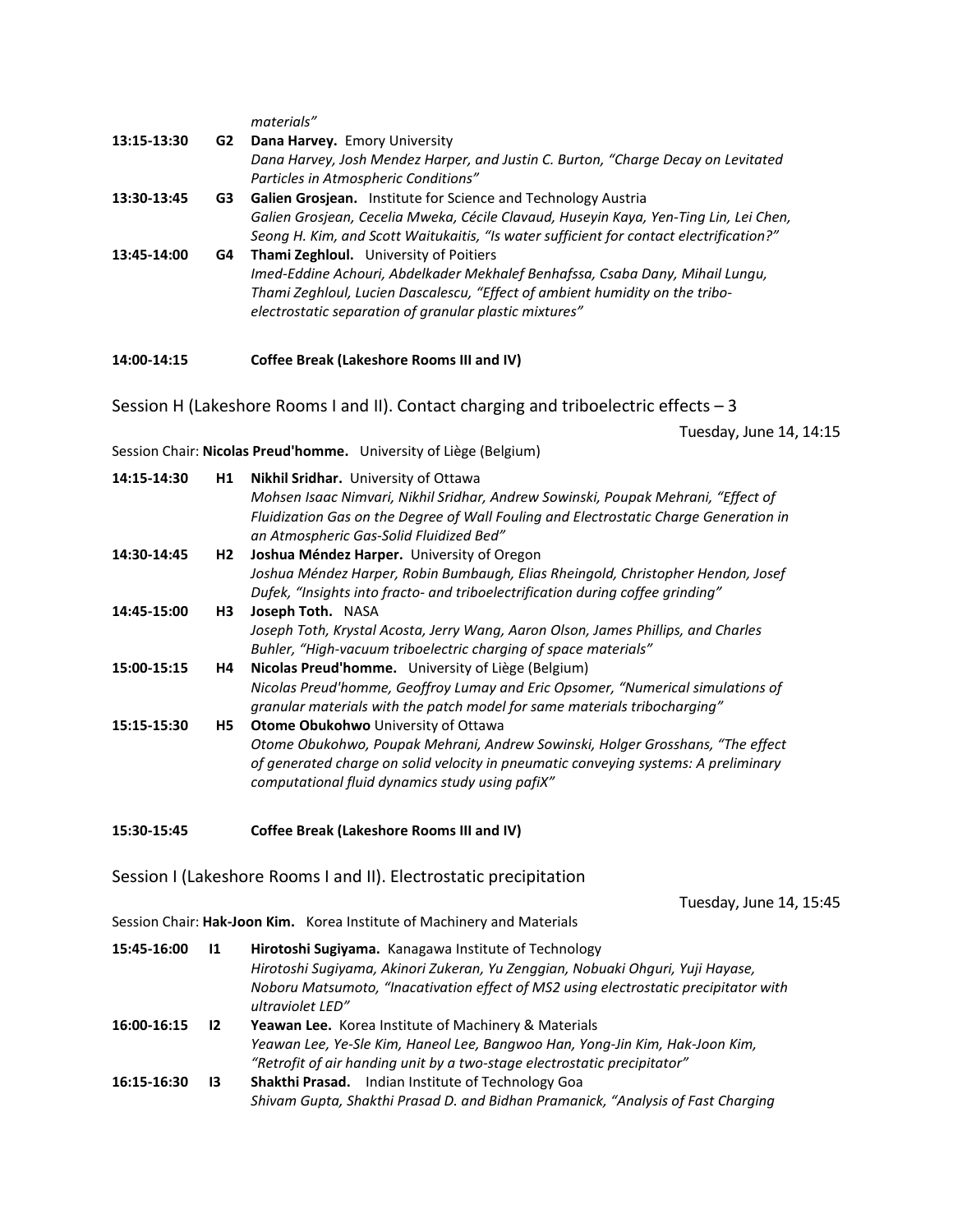| 16:30-16:45 | 14  | Current Profiles for Lithium-ion Batteries Using a Simplified Electrochemical Model"<br>Dae Hoon Park. Korea Institute of Machinery & Materials                                                                                  |
|-------------|-----|----------------------------------------------------------------------------------------------------------------------------------------------------------------------------------------------------------------------------------|
|             |     | Dae Hoon Park, Sungjae Park, Jungho Hwang, Yeawan Lee, Yong-Jin Kim, Bangwoo<br>Han, Hak-Joon Kim, "Evaluation of Antiviral Electrostatic Precipitator with Cu coated                                                            |
|             |     | Collection Plates against Aerosolized Virus"                                                                                                                                                                                     |
| 16:45-17:00 | 15. | Yuki Kijima. Kanagawa Institute of Technology                                                                                                                                                                                    |
|             |     | Yuki Kijima, Ryota Tamura, Yoshihiro Kawada, Tomohiro Taoka, Akinori Zukeran,<br>"Simulation of relationship between collection efficiency and input power in a<br>spike-to-plate type electrostatic precipitator"               |
| 17:00-17:15 | 16  | Mamadou Sow. Institut de Radioprotection et de Sûreté Nucléaire (IRSN)<br>Siddharth Rajupet, Soleiman Bourrous, Francois Gensdarmes, Mamadou Sow,<br>"Coulombic force contribution to nano scale aerosol capture by a wire grid" |

### **Day 4, Wednesday, June 15**

**7:00-8:30 Breakfast (Lakeshore Rooms III and IV)**

Keynote 3 (Lakeshore Rooms I and II).

Wednesday, June 15, 8:30

**8:30-9:00 Michael Mascagni.** Department of Computer Science, Florida State University Michael Mascagni, "Stochastic Computational Electrostatics and Applications: Computing Capacitance"

Session J (Lakeshore Rooms I and II). Special Session - Stochastic Computational Electrostatics and Applications

Wednesday, June 15, 9:00

|  | Session Chair: W. John Thrasher. University of South Carolina Beaufort |
|--|------------------------------------------------------------------------|
|--|------------------------------------------------------------------------|

- **9:00-9:15 J1 Walid Keyrouz.** National Institute of Standards and Technology (NIST) *Walid Keyrouz and Derek Juba, "Accelerating a Monte-Carlo Capacitance Computation by 10,000x"* **9:15-9:30 J2 W. John Thrasher.** University of South Carolina Beaufort *W. John Thrasher, Michael Mascagni, "Restarting a Monte Carlo Method for Estimating Electrostatic Free Energy"* **9:30-9:45 J3 Wei Cai.** Southern Methodist University
- *Wei Cai, "An Iterative Probabilistic Method for Mixed Problems of Laplace Equations with the Feynman-Kac Formula of Killed Brownian Motions"*
- **9:45-10:00 J4 John P. Nolan.** American University and National Institute of Standards and Technology (NIST) *John P. Nolan, Jack Douglas, Debra Audus, "Sample path estimates of non-Newtonian capacity"*
- **10:15-10:45 Coffee Break (Lakeshore Rooms III and IV)**

Session K (Lakeshore Rooms I and II). Electrostatic processes and technologies

Wednesday, June 15, 10:45

Session Chair: **Monayem Mazumder.** Saginaw Valley State University

**10:45-11:00 K1 Faramarz Farahi.** UNC Charlotte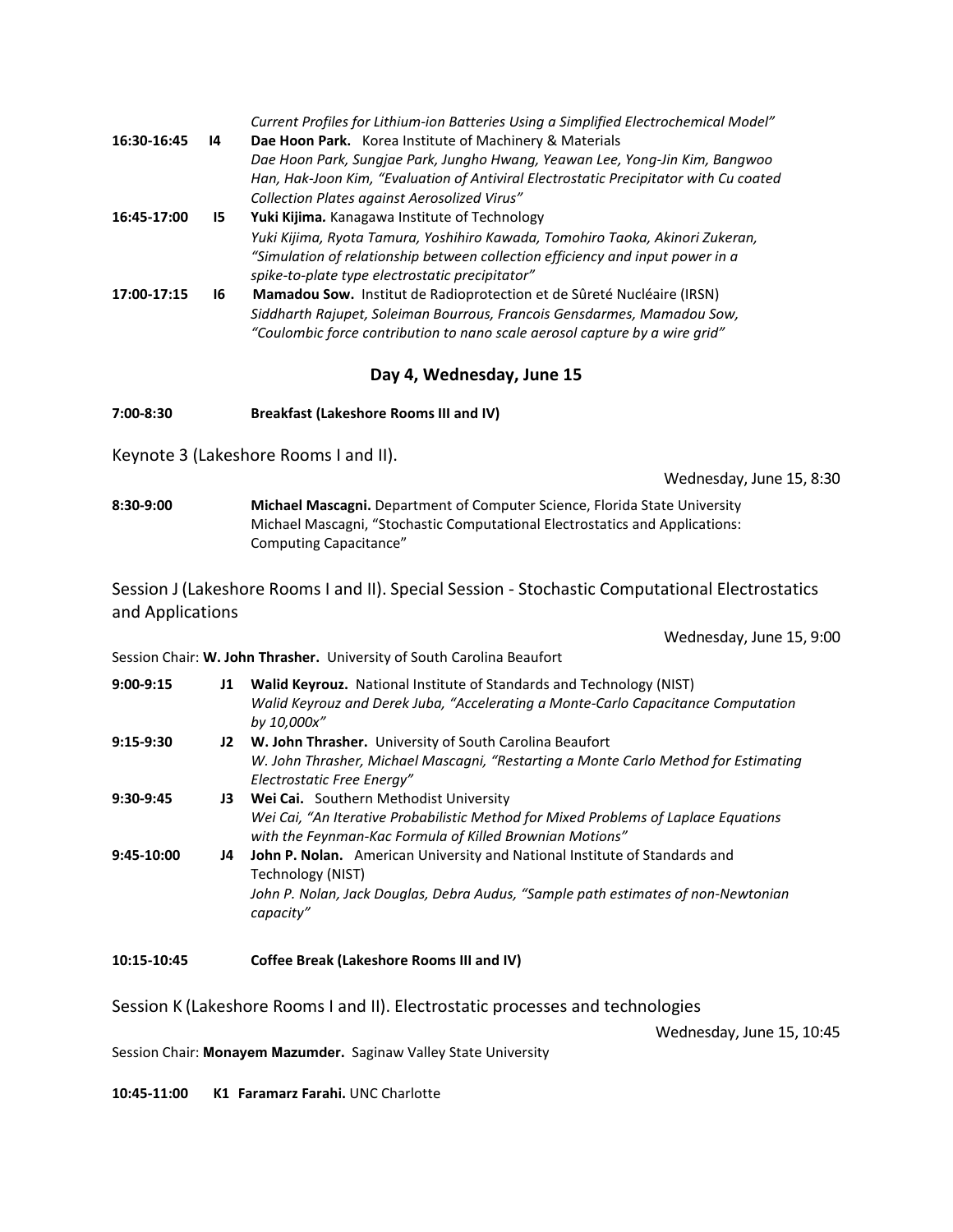*Faramarz Farahi, "Application of Soft Ionization in Improving Indoor Air Quality"*

- **11:00-11:15 K2 Siowling Soh.** National University of Singapore *Siowling Soh, "Preventing the Generation of Electrostatic Charge on Nonconductive Materials by Contact Electrification"*
- **11:15-11:30 K3 Rajesh Sharma.** Arkansas State University

*Rajesh Sharma, "Electrostatic processes in photo-electrochemical hydrogen production"*

**11:30-11:45 K4 Noureddine Zouzou.** Institut Pprime, CNRS, Université de Poitiers, ISAE-ENSMA *Hamza Louati, Noureddine Zouzou, "Effect of particles' electric charge on the separation process using an electro-adhesion actuator"*

**11:45-13:00 Lunch and IEEE IAS EPC Awards Ceremony (Lakeshore Rooms III and IV)**

Session L (Lakeshore Rooms I and II). Electrostatic processes and technologies

Wednesday, June 15, 13:00

Session Chair: **Shesha Jayaram.** University of Waterloo

| 13:00-13:15 | L1 László Székely. Budapest University of Technology and Economics, High Voltage<br>Laboratory of BME                                                                              |
|-------------|------------------------------------------------------------------------------------------------------------------------------------------------------------------------------------|
|             | László Székely, Gwak Donghyeok, István Kiss, Richárd Cselkó, "Separation of conductive<br>and insulator objects in centimeter-range using electrostatic separator"                 |
| 13:15-13:30 | L2 Lucian Dascalescu. University of Poitiers                                                                                                                                       |
|             | Imed-Eddine Achouri, Gontran Richard, Karim Medles, Lucien Dascalescu, Thami                                                                                                       |
|             | Zeghloul, "New vibrating-table-type tribo-electrostatic separator for selective sorting of<br>granular plastic wastes"                                                             |
| 13:30-13:45 | L3 Shesha Jayaram. University of Waterloo                                                                                                                                          |
|             | Chitral J Angammana, Shesha H Jayaram, "Developing an Additive for Applications in<br>Electrostatic Discharge Protection using High Aspect Ratio Multi-walled Carbon<br>Nanotubes" |
| 13:45-14:00 | L4 Lucian Dascalescu. University of Poitiers                                                                                                                                       |
|             | Ahlem Benabderrahmane, Karim Medles, Thami Zeghloul, Farida Tomasella,                                                                                                             |
|             | Lucien Dascalescu, "Effect of humidity on the tribo-aero-electrostatic separation of<br>granular insulating mixtures containing brominated flame retardants"                       |

**14:00-14:15 Coffee Break (Lakeshore Rooms III and IV)**

Session M (Lakeshore Rooms I and II). Electrohydrodynamics

Wednesday, June 15, 14:15 PM

Session Chair: **Sheam-Chyun Lin.** National Taiwan University of Science and Technology

| 14:15-14:30 | <b>M1 James Kribs.</b> North Carolina A&T State University<br>James Kribs, Hunter Jordan, M. Sean June, "Local Flame Suppression Using High<br><b>Potential Electric Fields"</b> |
|-------------|----------------------------------------------------------------------------------------------------------------------------------------------------------------------------------|
| 14:30-14:45 | M2 Sheam-Chyun Lin. National Taiwan University of Science and Technology                                                                                                         |
|             | S. C. Lin, B. L. Huang, S. H. Liou, and F. C. Lai, "An EHD Swirling Flow Generator in a<br>Square Channel"                                                                       |
| 14:45-15:00 | <b>M3 Sooik Im.</b> North Carolina State University                                                                                                                              |
|             | Sooik Im, Jan Genzer, Michael D. Dickey, "Stability of contact-electrified charges on<br>self-assembled monolayers"                                                              |
| 15:00-15:15 | M4 AKM Monayem H Mazumder. Saginaw Valley State University                                                                                                                       |
|             | AKM Monayem H Mazumder, "Numerical Study on the Induced Flow Created by a Two-                                                                                                   |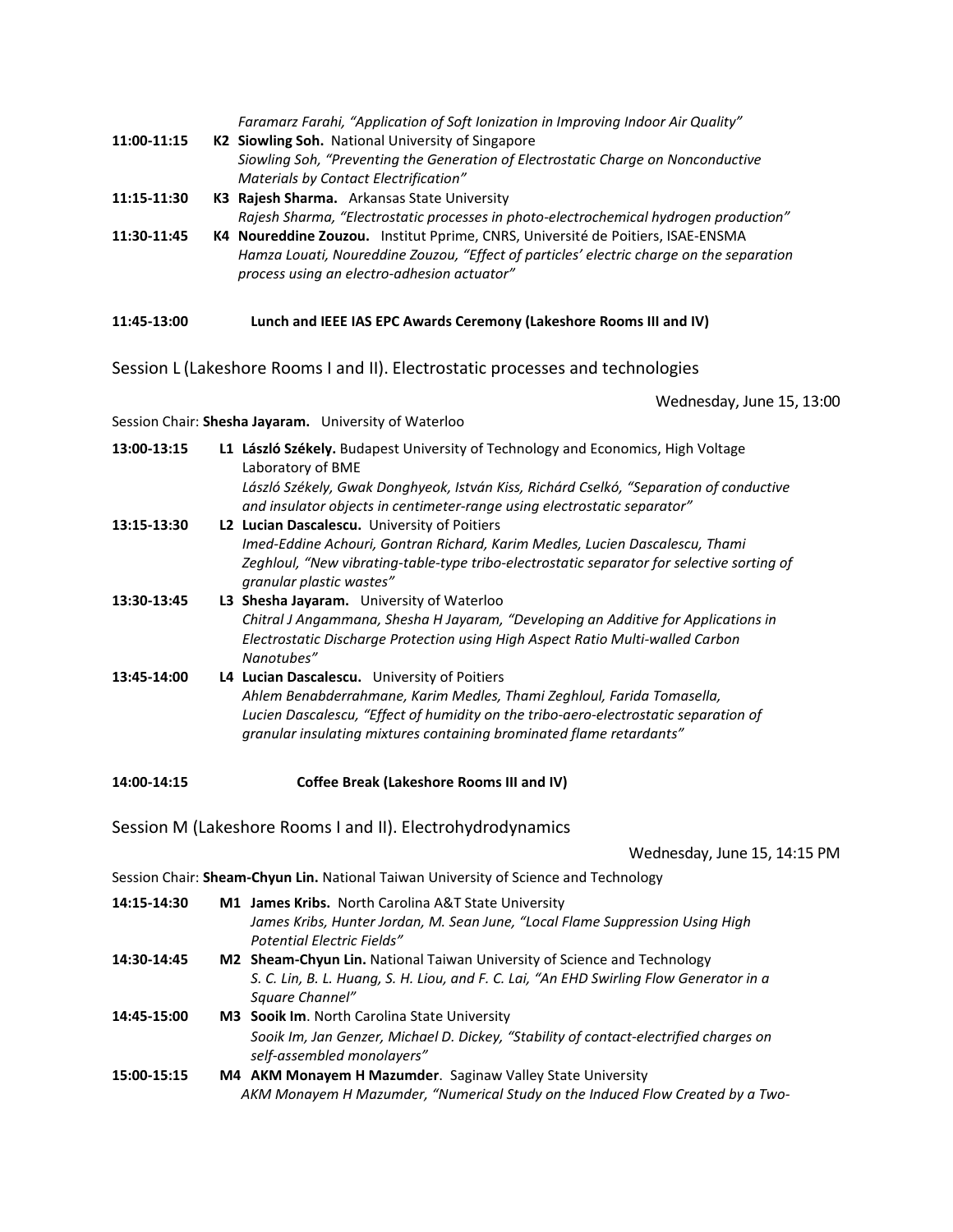*Stage EHD Gas Pump with Uneven Applied Voltages"*

**17:00-18:00 ESA Presidents Reception 18:00-20:00 Conference Banquet**

#### **Day 5, Thursday, June 15**

**9:00-11:00 UNC Charlotte laboratories tour (EPIC building)**



**Conference Sponsors**

**Platinum**



**Gold**





**Silver**